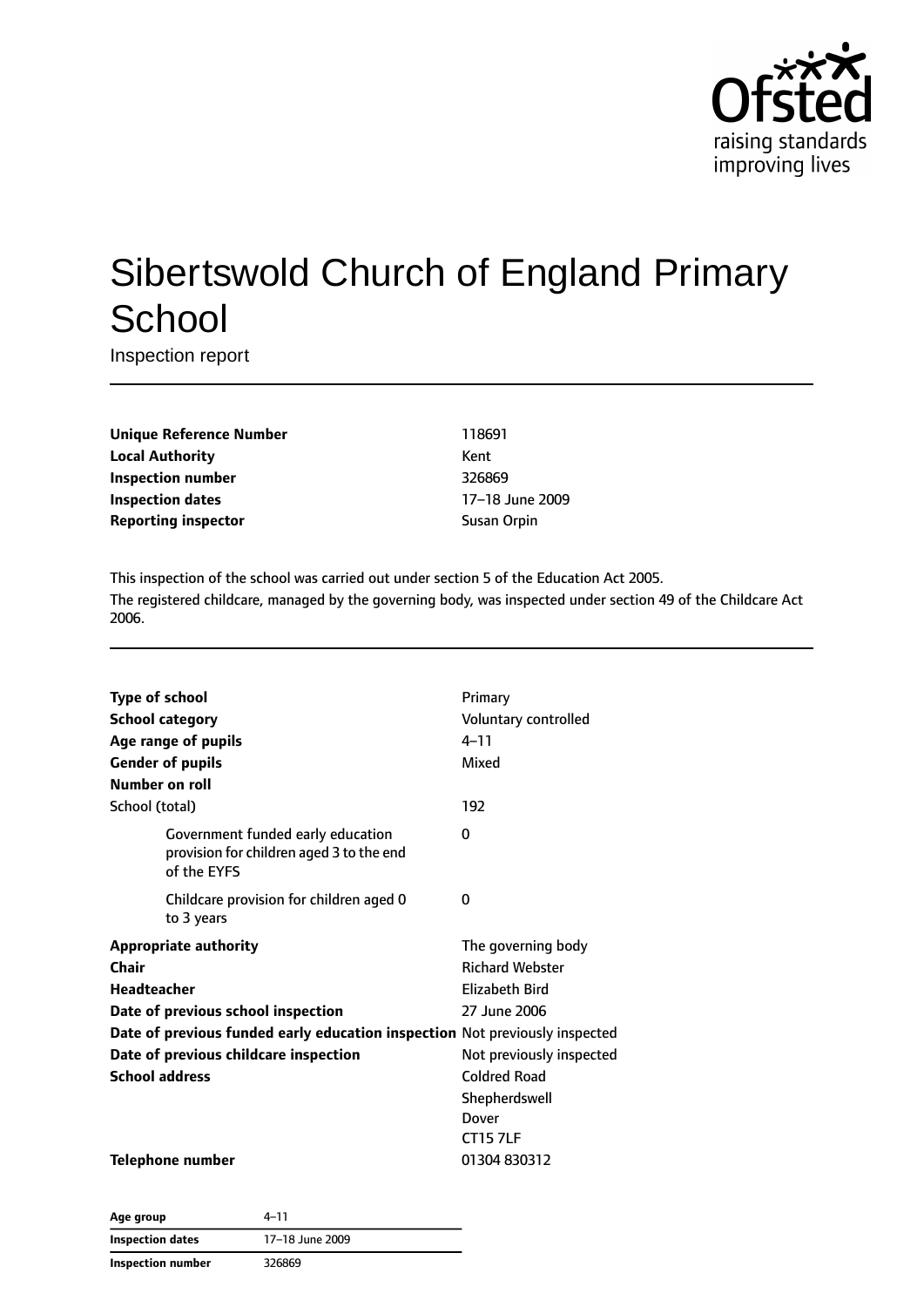**Fax number** 01304 831386

| Age group         | $4 - 11$        |
|-------------------|-----------------|
| Inspection dates  | 17-18 June 2009 |
| Inspection number | 326869          |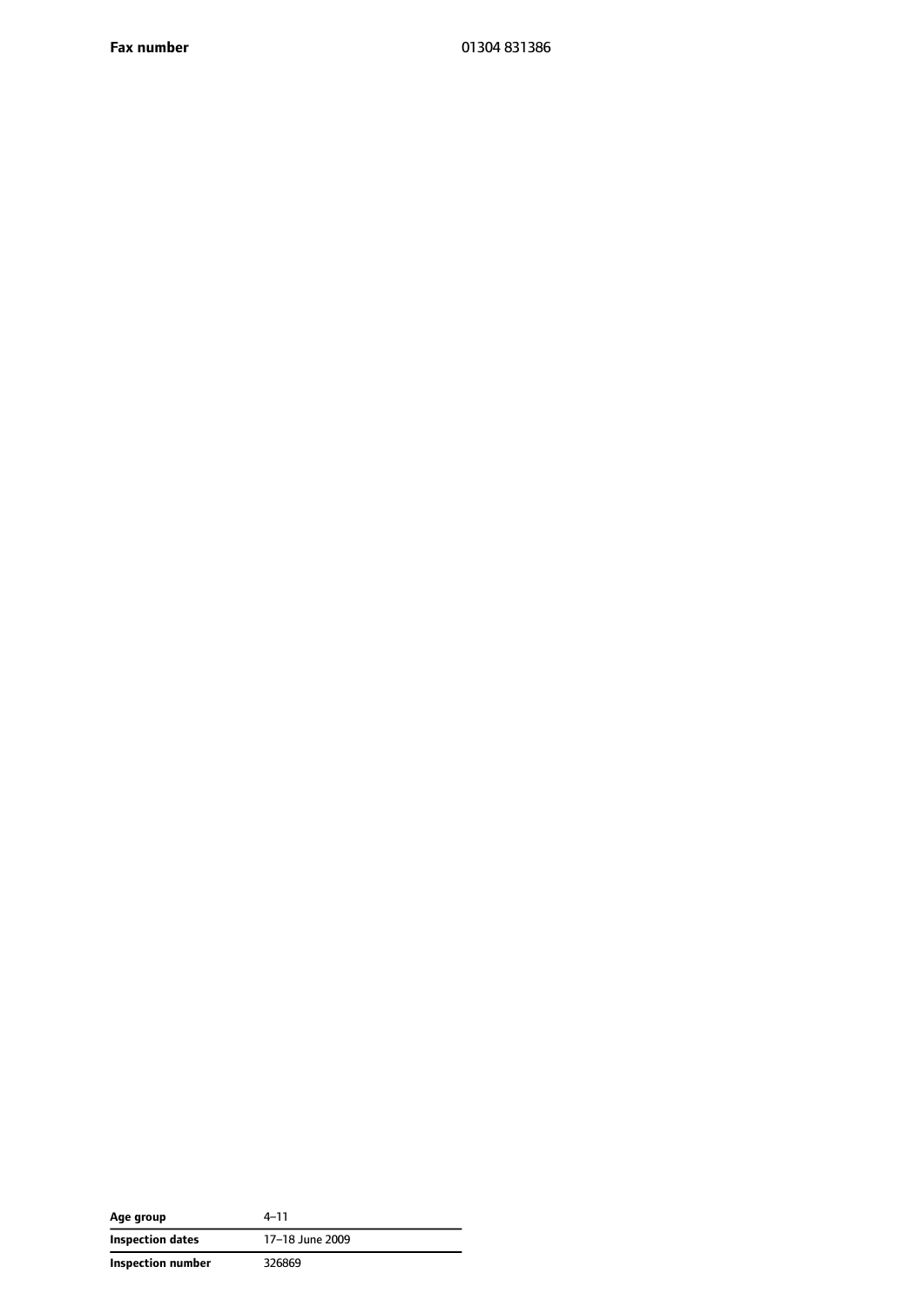.

<sup>©</sup> Crown copyright 2009

Website: www.ofsted.gov.uk

This document may be reproduced in whole or in part for non-commercial educational purposes, provided that the information quoted is reproduced without adaptation and the source and date of publication are stated.

Further copies of this report are obtainable from the school. Under the Education Act 2005, the school must provide a copy of this report free of charge to certain categories of people. A charge not exceeding the full cost of reproduction may be made for any other copies supplied.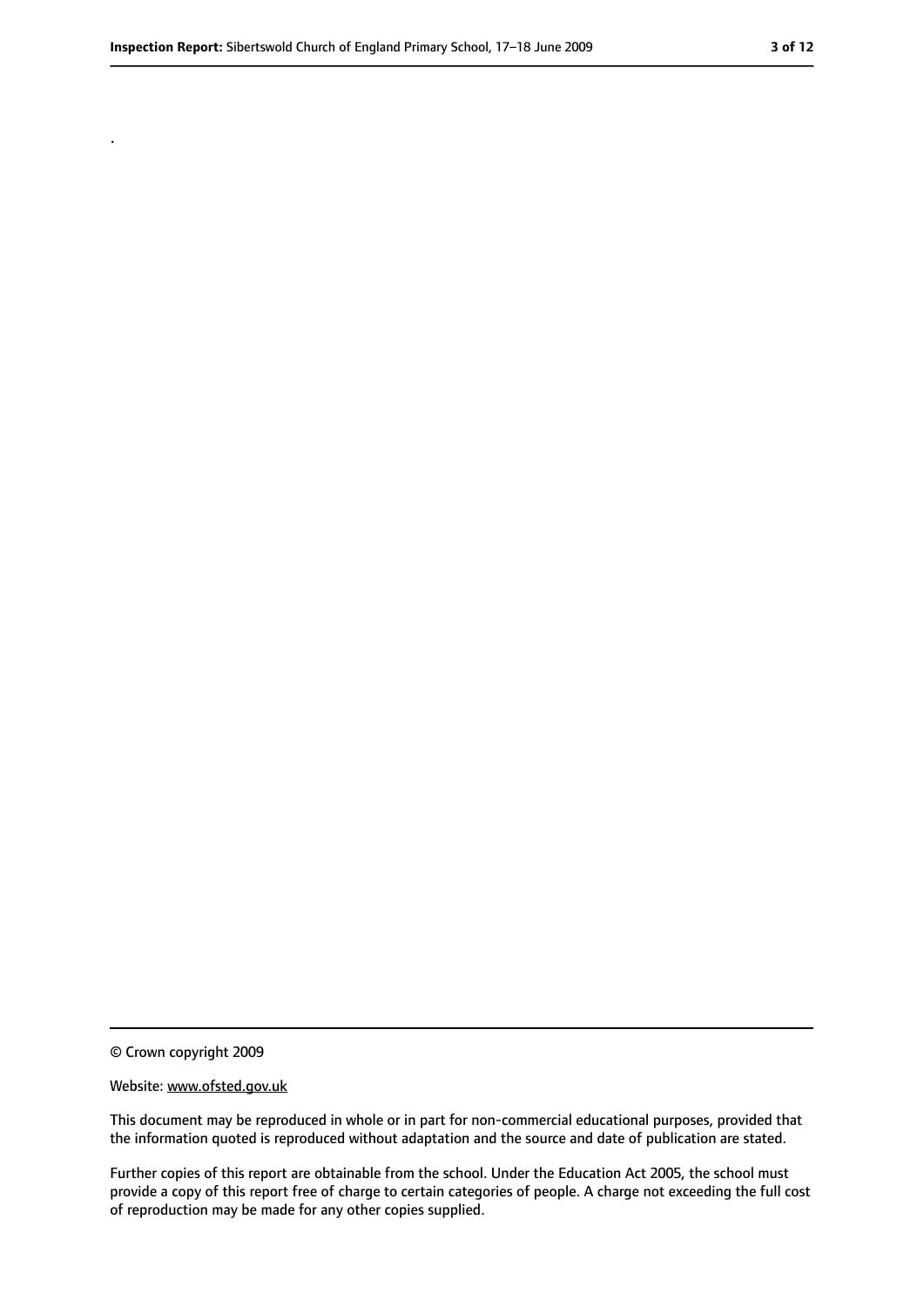# **Introduction**

The inspection was carried out by two additional inspectors.

#### **Description of the school**

Sibertswold is a smaller than average primary school which has a higher proportion of girls than boys. The number of pupils eligible for free school meals is lower than most other primary schools. The proportion of pupils with learning difficulties and/or disabilities is average. Pupils are mainly from a White British background. There is one Reception class that forms the Early Years Foundation Stage. There is a breakfast club and an after-school club five days a week run independently from the school.

#### **Key for inspection grades**

| Grade 1 | Outstanding  |
|---------|--------------|
| Grade 2 | Good         |
| Grade 3 | Satisfactory |
| Grade 4 | Inadequate   |
|         |              |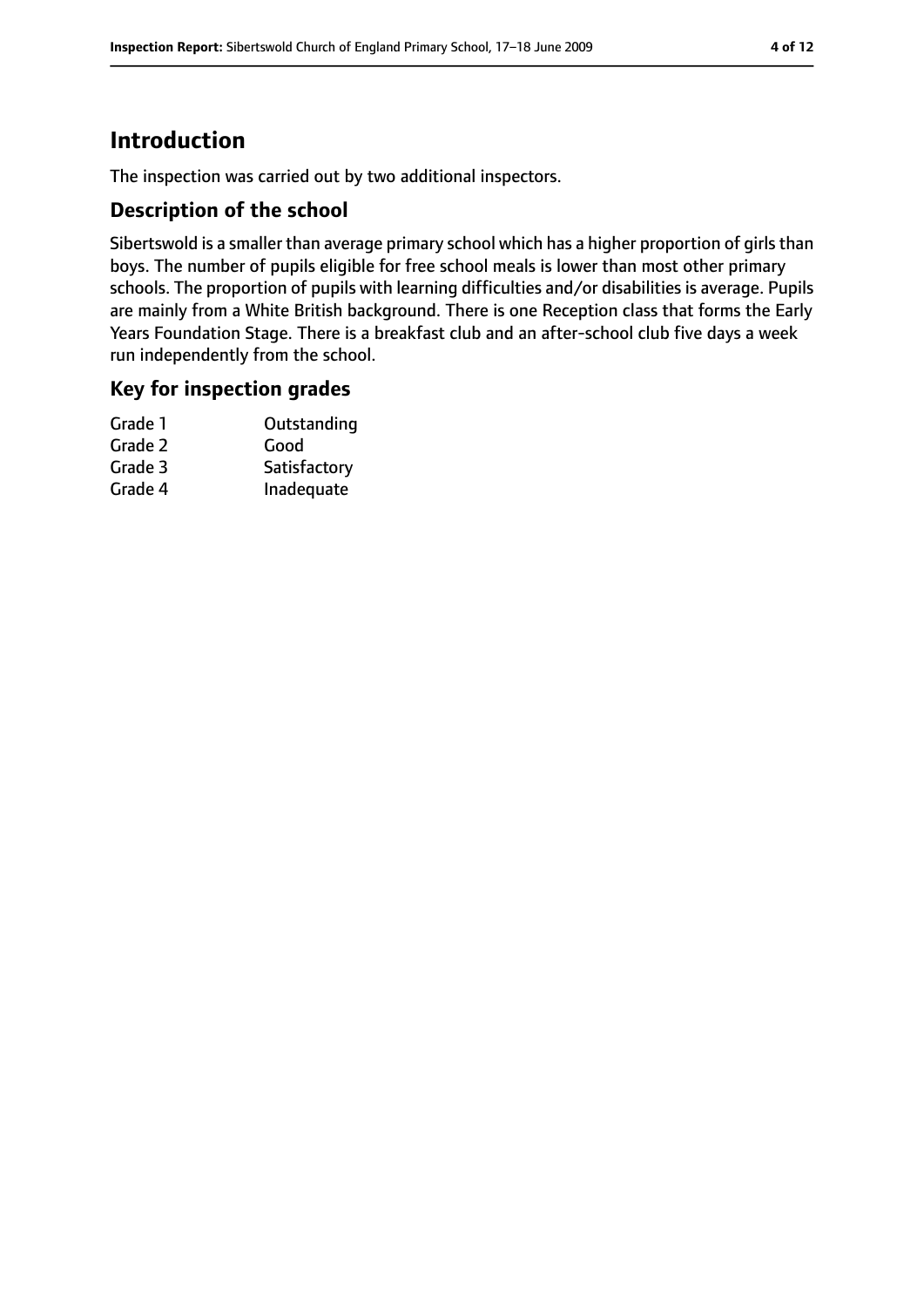# **Overall effectiveness of the school**

#### **Grade: 2**

Sibertswold is a good school. It is improving because of the clear direction provided by the headteacher, firmly focused on challenging targets. All aspects of school life have been improved as a result of effective planning, rigorous monitoring, and most particularly, the use of assessment information to help guide teaching and the curriculum. Senior leaders and governors play a major part in improving achievement. Other leaders are keen to take more responsibility, but have not yet fully developed the skills needed.

Parents are exceptionally supportive and appreciative of the work of the school. This is illustrated in one parent's comment: 'This school is excellent. It is vibrant, friendly and safe. Children love it.' Pupils are self-assured, welcoming and caring and their behaviour is exemplary. They thoroughly enjoy their work and confidently tackle new ideas and opportunities, so they learn eagerly.

Children make a good start in the Early Years Foundation Stage, where the well-planned provision and well-informed staff help children to make good progress and develop socially. The purposeful and interesting activities make learning enjoyable, so that by the end of the Reception class, children are avid learners. Pupils continue to achieve well throughout the school, attaining standards that are above average and rising by the time they reach the end of Years 2 and Year 6. Although pupils' standards in writing are slightly lower than in other subjects, school action to remedy any weaknesses is resulting in rapid improvement.

Teaching and learning have improved well since the last inspection, so lessons are exciting and pupils are actively involved. Teaching is good and there is a very clear understanding of how it can be improved further. Teachers usually plan lessonsto make them exciting and challenging, although they sometimes do not make enough provision for more-able pupils or those who are gifted and talented. The already good curriculum is being developed around themes, so lessons are relevant and interesting. For example, Year 6 gained much through their visit to, and lessons about, the siege of Dover Castle, a project which had a particular impact on improving boys' writing because they were interested in the topic they were learning.

Throughout the school pupils of all ages feel safe and know they are cared for extremely well. Teachers assess their pupils well, especially in English, mathematics, science and information and communication technology (ICT). Older pupils know their targets and use them regularly to improve their work. Improvement since the last inspection is good and there is good capacity for further improvement.

### **Effectiveness of the Early Years Foundation Stage**

#### **Grade: 2**

One parent summed up the views of the majority, writing 'We couldn't have wished for a better start for our child's education.' Children make good progress, particularly in communication skills, their personal and emotional development, and mathematical development. From a starting point that is broadly similar to that of other children, most are on track to reach average levels by the time they move into Year 1, with almost a quarter working at a higher level. Adults' clear understanding of the children's needs is evident in the well-planned curriculum, effective procedures to assess their progress, and the exciting learning environment, all of which are managed well. Excellent attention is given to children's welfare and safety. Children form valuable friendships, develop an understanding of right from wrong and how to behave. Through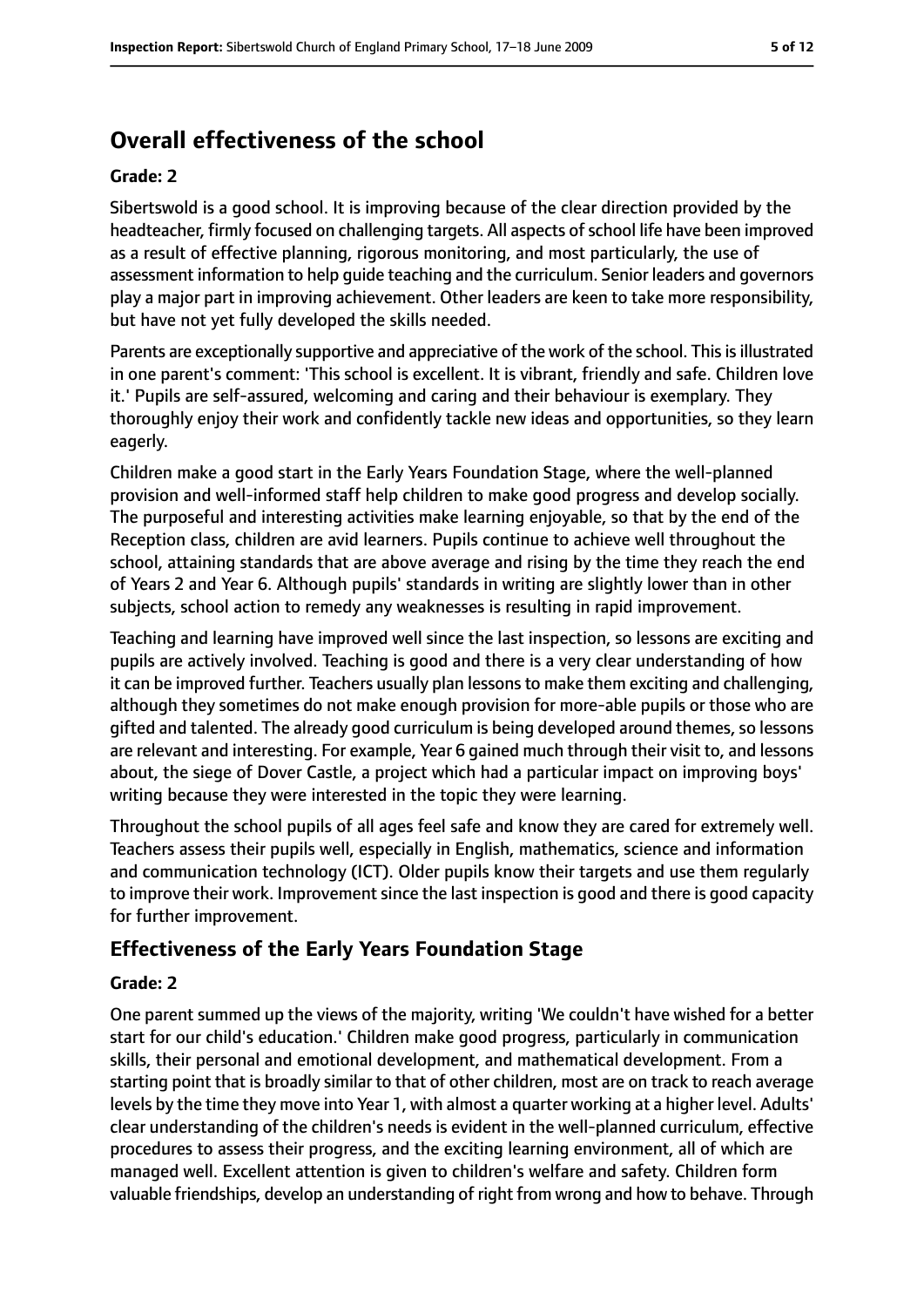their play, children are guided to appreciate the importance of sharing and taking turns. Good teaching of basic letter sounds, writing, mathematics and ICT skills prepares children well for their more formal learning in later years. Effective transition arrangements help children move smoothly into Year 1. Children benefit from a variety of interesting activities, but on occasions, there are missed opportunities for making full use of the well-equipped outdoor environment, which the school has plans to rectify.

# **What the school should do to improve further**

- Improve the achievement of pupils who are more able and/or who are gifted and talented; developing the quality and effectiveness of teaching so they are consistently challenged by their work.
- Ensure that staff, in addition to those already involved at senior levels, are better prepared with a greater understanding of how to contribute to the further improvement of the school.

# **Achievement and standards**

### **Grade: 2**

Achievement is good from Years 1 to 6 and their good progress means pupils leave the school with standards that are above average. However, writing skills do not always match levels in other subjects, although a clear focus on remedying weaknesses means standards in writing are rising. In recent years, standards achieved by Year 6 pupils have risen steadily. The current Year 6 pupils are progressing well and are on track to reach above average levels. Although Year 2 standards declined slightly in the past, this has been successfully reversed, so standards achieved by the current Year 2 pupils have improved significantly from the previous year. Pupils with learning difficulties and/or disabilities make good progress as a result of early intervention and well-matched support for their differing needs.

# **Personal development and well-being**

#### **Grade: 1**

Pupils work and play together extremely well. They are enthusiastic about their work and demonstrate a strong ability to think for themselves. Outstanding gains in spiritual, moral, social and cultural development enable pupils to appreciate the differences and achievements of others and to show care and consideration. Pupils contribute exceptionally well to the school and local communities. They take responsibility seriously, for example, when acting as playground leaders. The school council contributes significantly to school life and ensures that pupils' views are well represented. Raising money for a wide range of charities gives pupils a clear understanding of wider social and economic issues. As one pupil commented, 'It helps us to understand how lucky we are and how much we have'. Pupils' preparation for later life is good, as a result of their achievement in literacy, numeracy and ICT and the development of skills in mini-business activities. Pupils have an excellent understanding of how to keep healthy, for example, through after-school clubs or playing on the recently acquired outdoor climbing equipment. Pupils have an excellent understanding of how to keep safe. Attendance has risen and is now above the national average.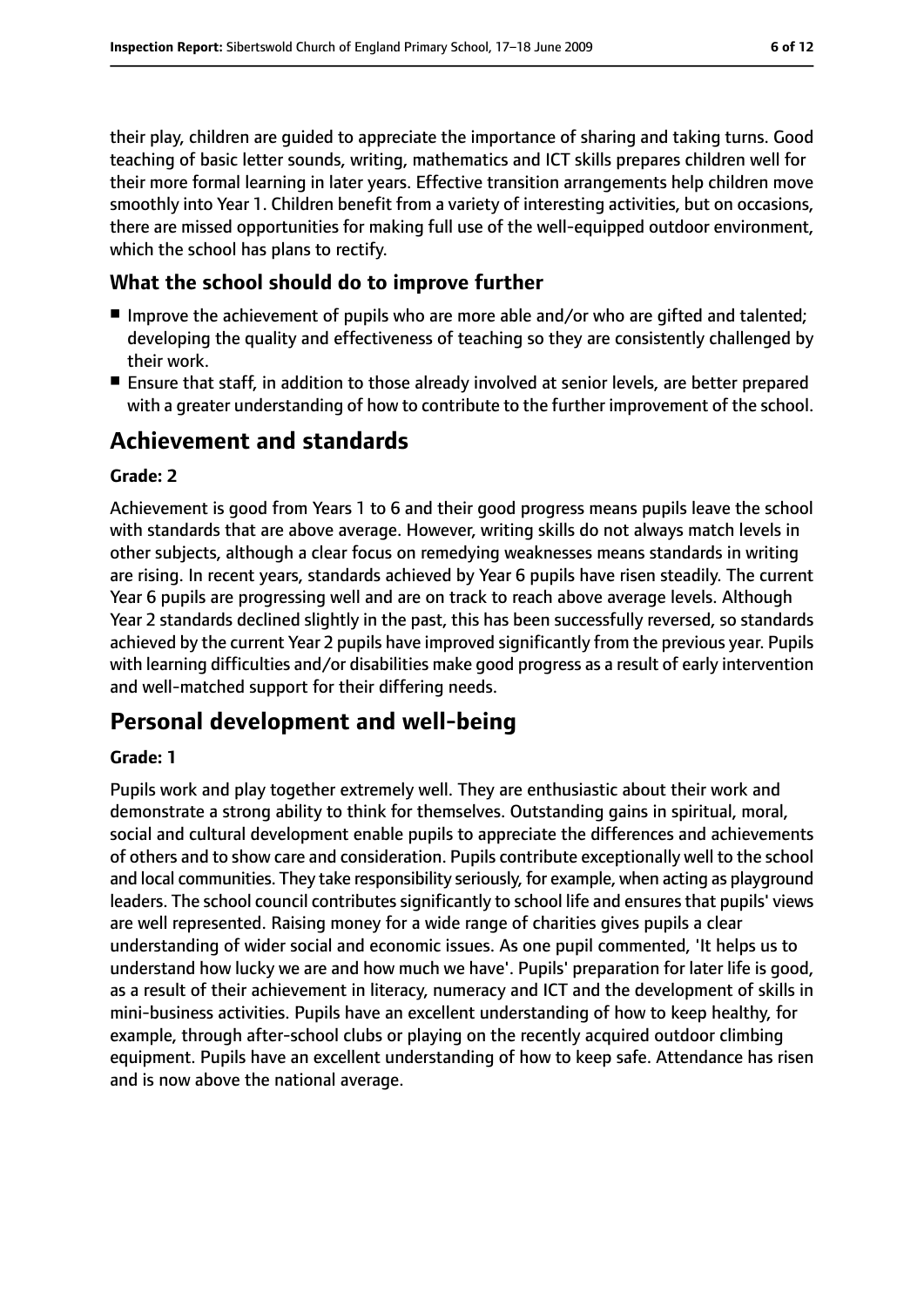# **Quality of provision**

# **Teaching and learning**

#### **Grade: 2**

Teachers' relationships with pupils are purposeful and staff manage their classes well, so classrooms are orderly. As one parent said, 'The teachers are keen, motivated and energetic'. They provide exciting opportunities for pupils to learn, such as the Year 4 lesson where pupils were making advertisements for a range of products, using digital cameras. Teachers make good use of ICT to make learning more interesting. Lessons move at a brisk pace and teachers encourage pupils to think for themselves. They plan their lessons well and make good use of teaching assistants who skilfully help those pupils needing additional support, also recording how well they are doing. Teachers usually make good use of assessments to plan their lessons, especially in literacy, numeracy, science and ICT, but at times there is not enough challenge for more able pupils and those who are gifted and talented.

#### **Curriculum and other activities**

#### **Grade: 2**

The curriculum is being developed to make more links between subjects, but is not yet fully in place in all years. The carefully planned thematic approach ensures that pupils enjoy their work because it interesting and relevant. Good provision for literacy, numeracy and ICT in other subjects helps prepare pupils well for the next stage of their education and there is a good programme for personal, social and health education. The school makes good use of the outdoor environment, for example, using the quiet garden to learn poetry. The curriculum is enriched by an outstanding range of visitors and trips, such as residential visits to France. 'Focus' weeks contribute to extending pupils' learning in other subjects, such as sports and music. The range of after-school clubs, such as drama and ICT, is extensive. Take-up levels are good.

#### **Care, guidance and support**

#### **Grade: 2**

Arrangements for safeguarding pupils are robust and pupils needing help are supported exceptionally well, enlisting other agencies when needed. The school looks after its pupils outstandingly so they are very confident that adults will help them should the need arise. The school works extremely well with parents, for example, to help improve attendance. It helps pupils settle quickly when they start school and transfer smoothly to the next stage of education. Teachers have a good knowledge of the information about pupils' progressin literacy, numeracy, science and ICT and they use it well to target additional help at specific groups in order to boost their performance. There is less information collected and used about pupils' progress in other subjects and this is an area for development. Pupils' work is marked regularly and gives good guidance on how to improve. Pupils are encouraged to be increasingly involved in evaluating their own performance. They know and value having targets for their next stage of learning.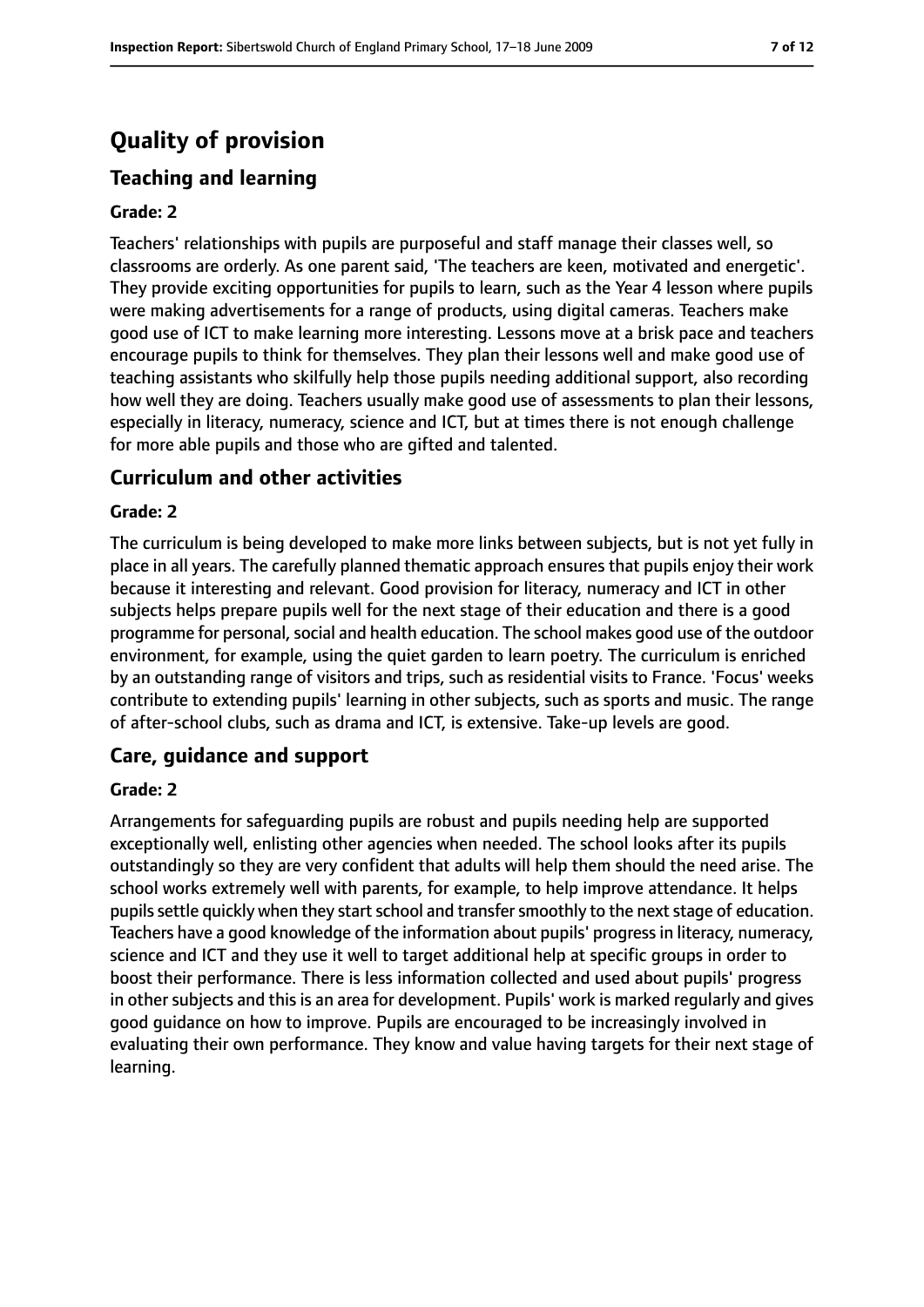### **Leadership and management**

#### **Grade: 2**

The outstanding leadership of the headteacher has resulted in a whole school commitment to improvement. Senior leaders are playing an effective part in the development of the school. Leaders at other levels undertake their responsibilities with enthusiasm, but they have not all developed the skills or understanding needed to undertake fully their roles as subject leaders. There have been good gains in the quality of teaching and learning, the curriculum, the use of assessment information, the rate of attendance and communication with parents. As a result, pupils' achievement and personal development and well-being have improved, and challenging targets have been set and surpassed. The school has an accurate understanding of its strengths and areas for development. Improvements are carefully planned, in consultation with all associated with the school. As one parent wrote, 'The headteacher really encourages parents and pupils to be active stakeholders in the school.' The school has a very clear understanding of its community at local and global levels and while there are slightly fewer activities at national level, the school makes a good contribution to community cohesion. The school provides equal opportunities for all pupils well, although, at times, those who are more able and/or gifted and talented are limited by a lack of challenge. Governors carry out their duties well. They are well informed, knowledgeable and provide suitable challenge to the school's leaders. As one parent wrote, 'The headteacher is an excellent leader. We have every confidence in her, the staff and the school.'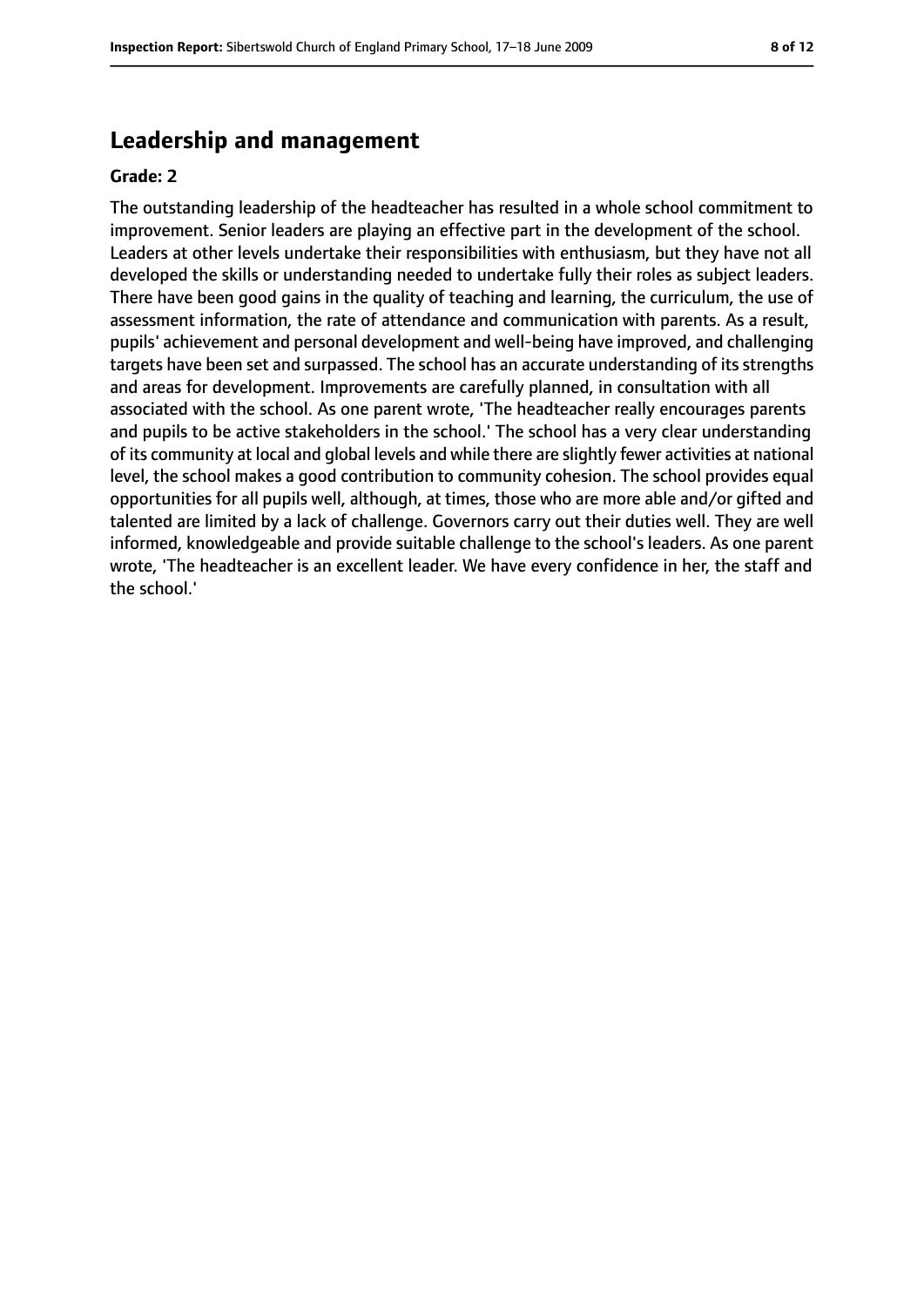**Any complaints about the inspection or the report should be made following the procedures set out in the guidance 'Complaints about school inspection', which is available from Ofsted's website: www.ofsted.gov.uk.**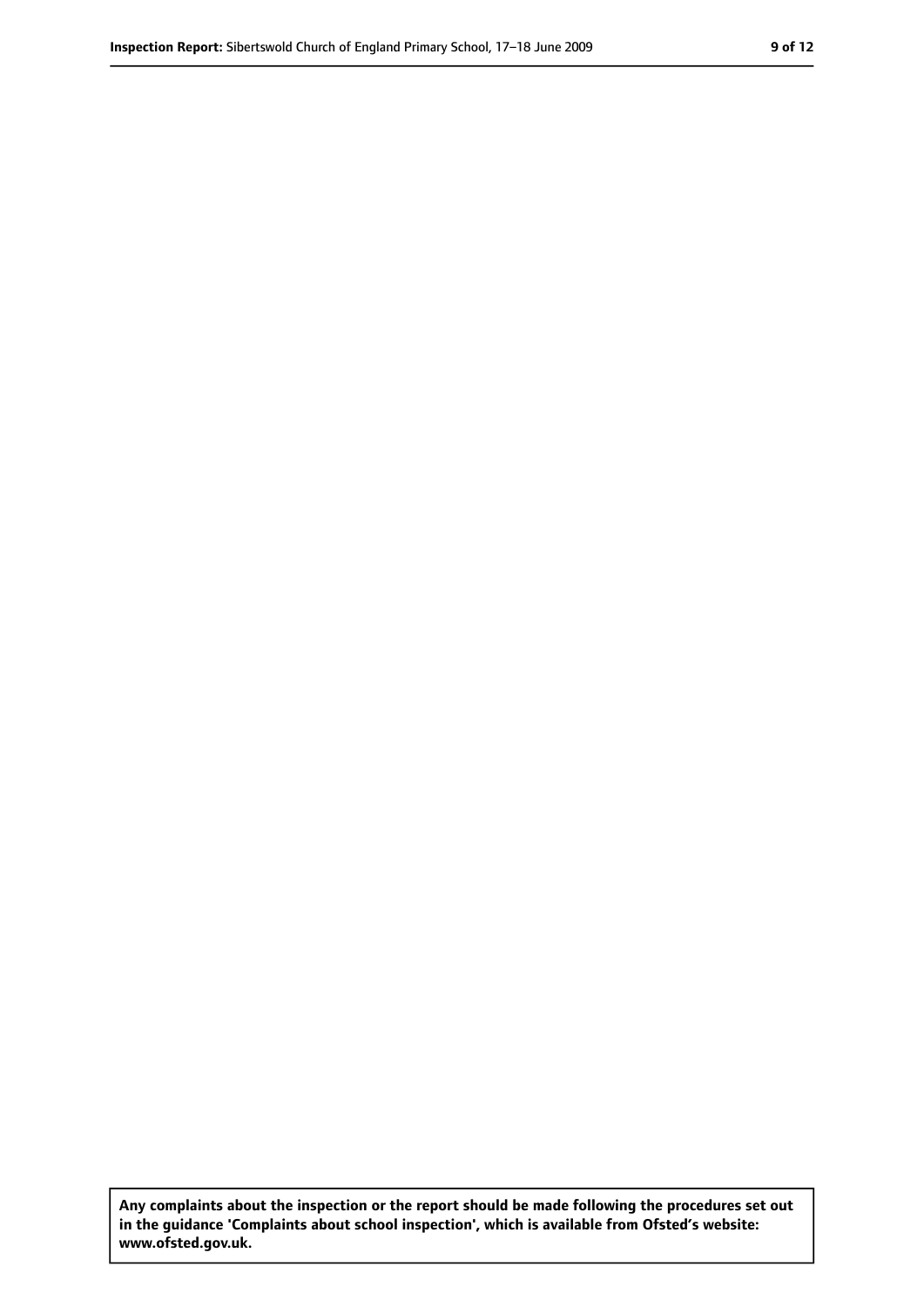# **Inspection judgements**

| Key to judgements: grade 1 is outstanding, grade 2 good, grade 3 satisfactory, and | <b>School</b>  |
|------------------------------------------------------------------------------------|----------------|
| arade 4 inadequate                                                                 | <b>Overall</b> |

### **Overall effectiveness**

| How effective, efficient and inclusive is the provision of<br>education, integrated care and any extended services in meeting the<br>needs of learners? |     |
|---------------------------------------------------------------------------------------------------------------------------------------------------------|-----|
| Effective steps have been taken to promote improvement since the last<br>inspection                                                                     | Yes |
| How well does the school work in partnership with others to promote learners'<br>well being?                                                            |     |
| The capacity to make any necessary improvements                                                                                                         |     |

# **Effectiveness of the Early Years Foundation Stage**

| How effective is the provision in meeting the needs of children in the<br><b>EYFS?</b>       |  |
|----------------------------------------------------------------------------------------------|--|
| How well do children in the EYFS achieve?                                                    |  |
| How good are the overall personal development and well-being of the children<br>in the EYFS? |  |
| How effectively are children in the EYFS helped to learn and develop?                        |  |
| How effectively is the welfare of children in the EYFS promoted?                             |  |
| How effectively is provision in the EYFS led and managed?                                    |  |

### **Achievement and standards**

| How well do learners achieve?                                                                               |  |
|-------------------------------------------------------------------------------------------------------------|--|
| The standards <sup>1</sup> reached by learners                                                              |  |
| How well learners make progress, taking account of any significant variations<br>between groups of learners |  |
| How well learners with learning difficulties and/or disabilities make progress                              |  |

<sup>&</sup>lt;sup>1</sup>Grade 1 - Exceptionally and consistently high; Grade 2 - Generally above average with none significantly below average; Grade 3 - Broadly average to below average; Grade 4 - Exceptionally low.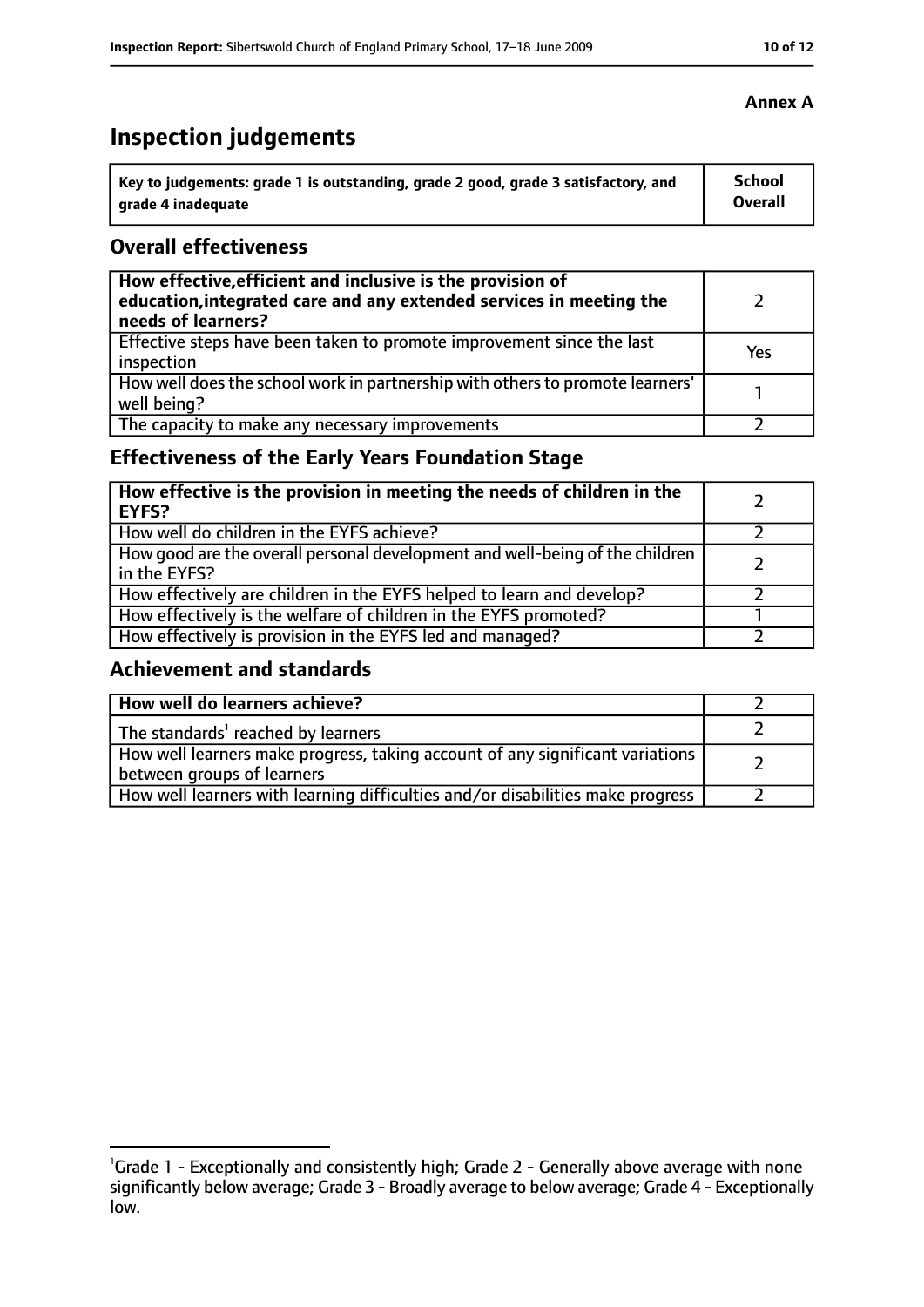# **Personal development and well-being**

| How good are the overall personal development and well-being of the<br>learners?                                 |  |
|------------------------------------------------------------------------------------------------------------------|--|
| The extent of learners' spiritual, moral, social and cultural development                                        |  |
| The extent to which learners adopt healthy lifestyles                                                            |  |
| The extent to which learners adopt safe practices                                                                |  |
| The extent to which learners enjoy their education                                                               |  |
| The attendance of learners                                                                                       |  |
| The behaviour of learners                                                                                        |  |
| The extent to which learners make a positive contribution to the community                                       |  |
| How well learners develop workplace and other skills that will contribute to<br>their future economic well-being |  |

# **The quality of provision**

| How effective are teaching and learning in meeting the full range of<br>learners' needs?              |  |
|-------------------------------------------------------------------------------------------------------|--|
| How well do the curriculum and other activities meet the range of needs and<br>interests of learners? |  |
| How well are learners cared for, quided and supported?                                                |  |

# **Leadership and management**

| How effective are leadership and management in raising achievement<br>and supporting all learners?                                              |     |
|-------------------------------------------------------------------------------------------------------------------------------------------------|-----|
| How effectively leaders and managers at all levels set clear direction leading<br>to improvement and promote high quality of care and education |     |
| How effectively leaders and managers use challenging targets to raise standards                                                                 |     |
| The effectiveness of the school's self-evaluation                                                                                               |     |
| How well equality of opportunity is promoted and discrimination eliminated                                                                      |     |
| How well does the school contribute to community cohesion?                                                                                      |     |
| How effectively and efficiently resources, including staff, are deployed to<br>achieve value for money                                          |     |
| The extent to which governors and other supervisory boards discharge their<br>responsibilities                                                  |     |
| Do procedures for safequarding learners meet current government<br>requirements?                                                                | Yes |
| Does this school require special measures?                                                                                                      | No  |
| Does this school require a notice to improve?                                                                                                   | No  |